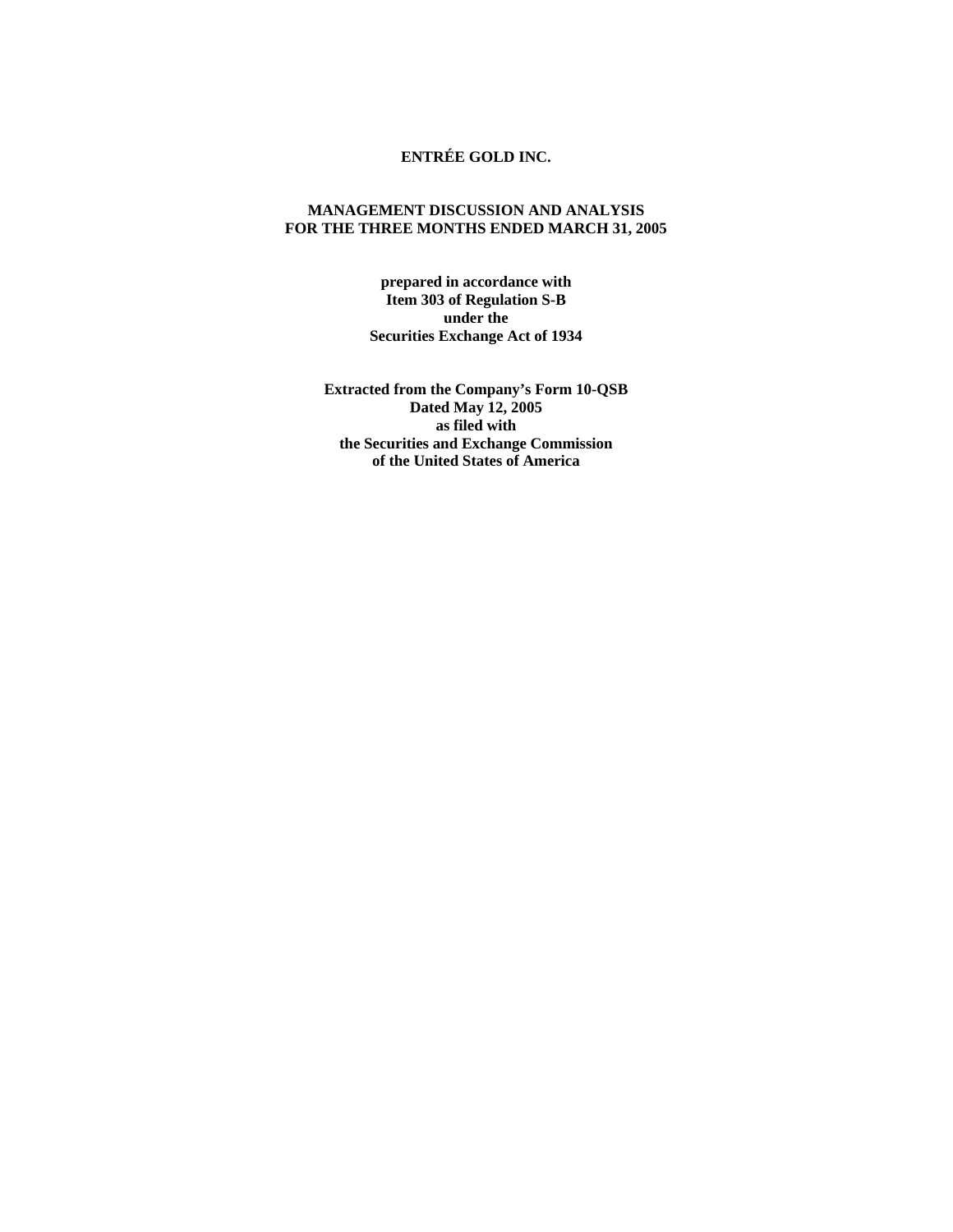## **INTRODUCTION**

This discussion and analysis of financial position and results of operations ("MD&A") of Entrée Gold Inc. should be read in conjunction with the unaudited consolidated financial statements of Entrée Gold Inc. and the notes thereto for the three months ended March 31, 2005 and with the audited consolidated financial statements of Entrée Gold Inc. and the notes thereto for the year ended December 31, 2004.

The effective date of this MD&A is May 12, 2005.

Additional information about the Company, including its Annual Information Form, is available at www.sedar.com.

#### **FORWARD-LOOKING STATEMENTS**

This quarterly report contains forward-looking statements as that term is defined in the Private Securities Litigation Reform Act of 1995. These statements relate to future events or our future financial performance. In some cases, you can identify forward-looking statements by terminology such as "may", "should", "expects", "plans", "anticipates", "believes", "estimates", "predicts", "potential" or "continue" or the negative of these terms or other comparable terminology. These statements are only predictions and involve known and unknown risks, uncertainties and other factors, including the risks in the section entitled "Risk Factors", that may cause our or our industry's actual results, levels of activity, performance or achievements to be materially different from any future results, levels of activity, performance or achievements expressed or implied by these forward-looking statements.

Although we believe that the expectations reflected in the forward-looking statements are reasonable, we cannot guarantee future results, levels of activity, performance or achievements. Except as required by applicable law, including the securities laws of the United States, we do not intend to update any of the forward-looking statements to conform these statements to actual results.

Our financial statements are stated in United States Dollars (US\$) and are prepared in conformity with United States Generally Accepted Accounting Principles. In this quarterly report, unless otherwise specified, all dollar amounts are expressed in United States dollars. All references to "common shares" refer to the common shares in our capital stock.

As used in this quarterly report, the terms "we", "us", "our", and "Entrée" mean Entree Gold Inc. and our whollyowned Mongolian subsidiary Entrée LLC, unless otherwise indicated.

#### *General*

We are an exploration stage company engaged in the exploration of natural resource properties located in Mongolia. Our principal executive office is located at Suite 1450 - 650 West Georgia Street, Vancouver, British Columbia, Canada V6B 4N7. The telephone number for our principal executive office is (604) 687-4777 and our web site is located at www.entreegold.com. Information contained on our website does not form part of this quarterly report. Our registered and records office is at Suite 950 - 1055 West Georgia Street, Vancouver, British Columbia, V6E 3P3 and our agent for service of process in the United States of America is National Registered Agents, Inc., 1090 Vermont Avenue NW, Suite 910, Washington, DC 20005.

We also maintain an administrative office in Ulaan Bataar, the capital of Mongolia, from which we support our Mongolian operations. The address of our Mongolian office is Suite 307, Business Plaza, Chinggis Avenue, Sukhbaatar District, 1st Khoroo, Ulaan Baatar, Mongolia. The telephone number for our Mongolian office is 976.11.318562.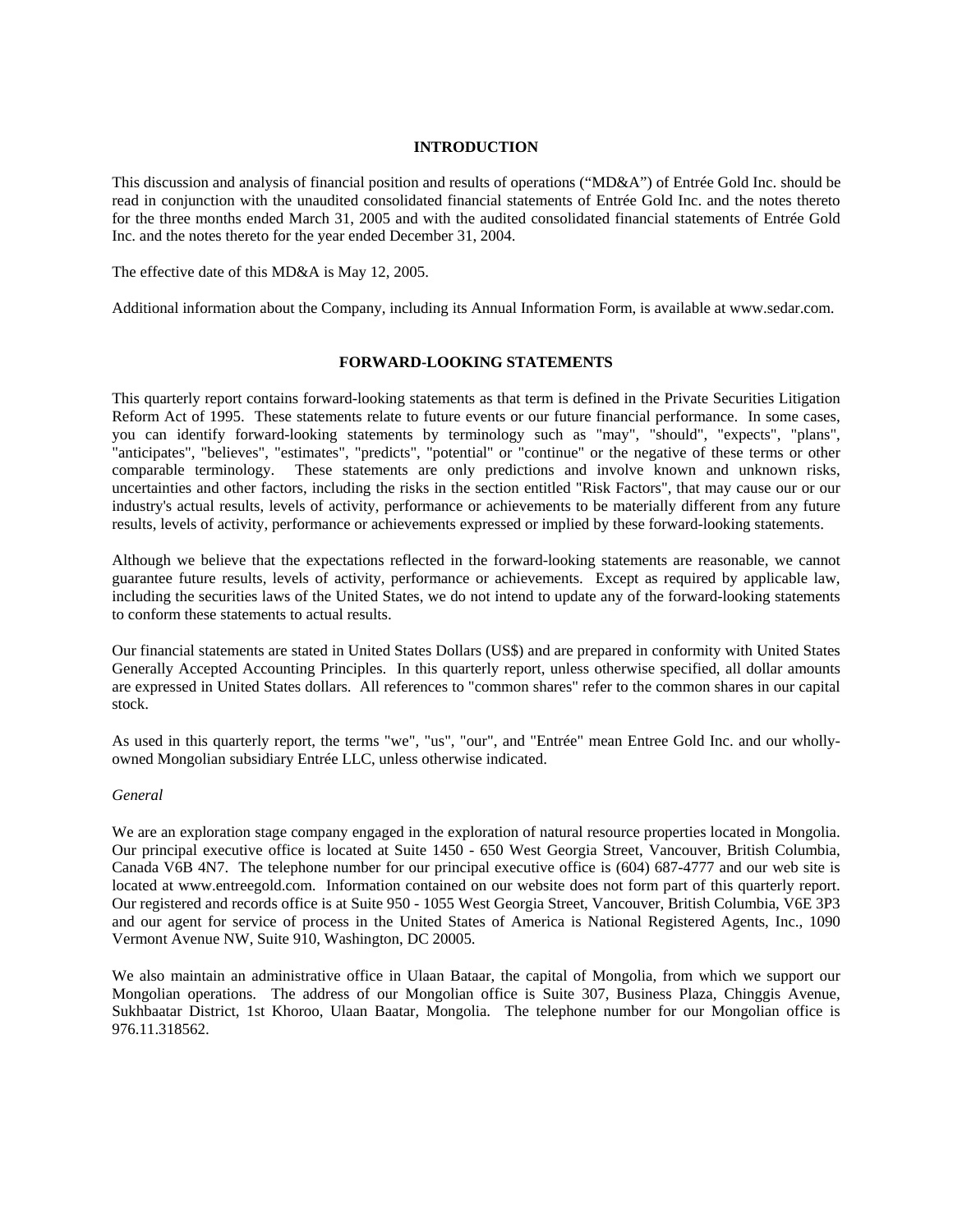#### *Our Current Business*

We are an exploration stage resource company engaged in exploring mineral resource properties. Our current mineral properties consist of five mineral exploration licenses granted by the Mineral Resources Authority of Mongolia, a division of the government of Mongolia. All of these mineral exploration licenses have been registered in the name of our Mongolian subsidiary Entrée LLC.

There is no assurance that a commercially viable mineral deposit exists on any of our properties, and further exploration is required before we can evaluate whether any exist and, if so, whether it would be economically and legally feasible to develop or exploit those resources. Even if we complete our current exploration program and we are successful in identifying a mineral deposit, we would be required to spend substantial funds on further drilling and engineering studies before we could know whether that mineral deposit will constitute a reserve (a reserve is a commercially viable mineral deposit). Please refer to the section of this quarterly report entitled 'Risk Factors', beginning at page 13, for additional information about the risks of mineral exploration.

We acquired our first mineral resource property in 1995 from Tierra Colorada SA, a Costa Rican corporation controlled by one of our then directors, for a purchase price of 800,000 common shares of our company issued at a value of \$147,250, or \$0.25 per share. This mineral property consisted of a Costa Rican exploration permit for the exploration of certain land located in Santa Rosa, Costa Rica. We engaged in active exploration of this Santa Rosa property through calendar year 1999, but the results were disappointing. Shortly thereafter, an ore processing mill located near the Santa Rosa property to which we would have sent minerals, had we found them, closed down. For these reasons, our Board of Directors decided to abandon the Santa Rosa property on April 30, 2001, and to write off all deferred costs to operations. The total amount that we lost on the Santa Rosa property, including our acquisition cost, was \$232,332.

From April 30, 2001 until July 25, 2002 our management considered other business opportunities. Towards the end of this period our management changed to our current management.

Pursuant to an 'arms length' option agreement dated July 25, 2002, we purchased from Mongol Gazar Co., Ltd., an unrelated privately held Mongolian company, an option to acquire up to a 60% interest in three mineral licenses granted by the Mineral Resources Authority of Mongolia granting exploration rights, respectively, over three contiguous parcels of land known as Togoot (License No. 3136X), comprised of 104,484 hectares, Shivee Tolgoi (License No. 3148X), comprised of 54,760 hectares and Javhlant (License No. 3150X), comprised of 20,346 hectares. "Shivee Tolgoi" translates into English as "Lookout Hill" and we refer to all three of these parcels, collectively, as Lookout Hill.

The option agreement provided that we could purchase up to a 60% interest in the Lookout Hill property in stages by:

- incurring \$490,000 in exploration expenditures on the Lookout Hill property prior to the first anniversary of the date of the agreement and reimbursing Mongol Gazar for up to \$200,000 for exploration expenditures incurred by it on the Lookout Hill property during this period;
- incurring \$1,490,000 in cumulative exploration expenditures on the Lookout Hill property prior to the second anniversary of the date of the agreement and issuing 1,000,000 common shares to Mongol Gazar;
- incurring \$3,490,000 in cumulative exploration expenditures on the Lookout Hill property prior to the third anniversary of the date of the agreement and issuing an additional 1,000,000 common shares to Mongol Gazar;
- incurring \$7,490,000 in cumulative exploration expenditures on the Lookout Hill property prior to the fourth anniversary of the date of the agreement and issue an additional 1,000,000 common shares to Mongol Gazar;
- incurring \$12,490,000 in cumulative exploration expenditures on the Lookout Hill property prior to the fifth anniversary of the date of the agreement and either (a) issuing a final 1,000,000 of our common shares to Mongol Gazar or (b) completing a feasibility study on the Lookout Hill property;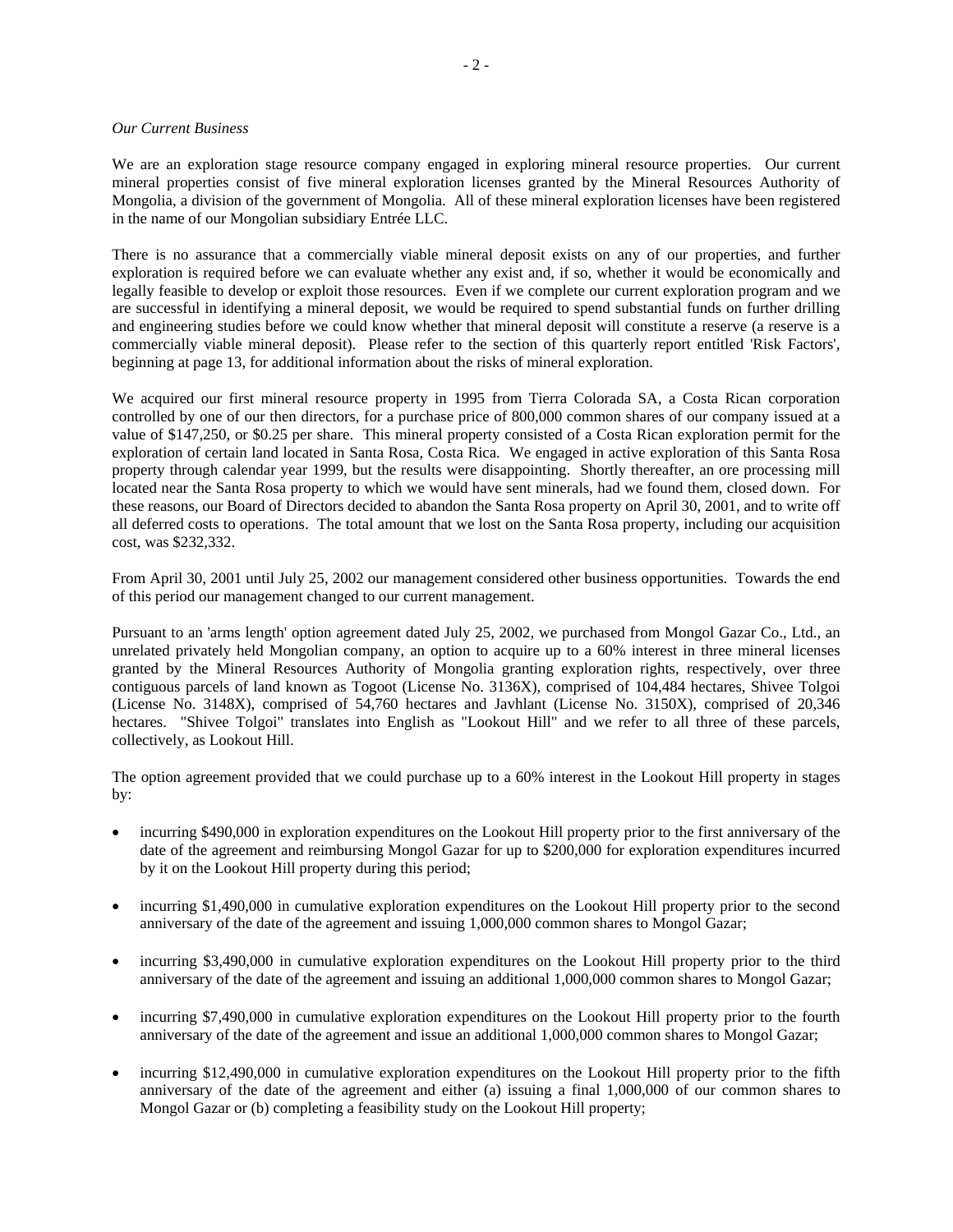In return, Mongol Gazar agreed to transfer to us a 15% interest in the Lookout Hill property after the second anniversary of the date of the option agreement, and an additional 15% interest after each of the third, fourth and fifth anniversaries for an aggregate total of a 60% interest. Thereafter, we intended to form a joint venture with Mongol Gazar for further development of the Lookout Hill property, if warranted by the results of our exploration. We agreed to pay a net smelter return royalty to Mongol Gazar and Mongol Gazar agreed that we could purchase half of this net smelter return royalty for \$10,000,000. We paid a finder's fee for this transaction to Canaccord Capital Corporation, consisting of 200,000 of our common shares. By an assignment effective July 25, 2002, we assigned our interest in the option agreement to our wholly-owned subsidiary Entrée LLC, which we formed specifically for the purpose of holding and operating our mining properties in Mongolia.

Pursuant to a purchase agreement dated September 13, 2003 between our company and our subsidiary Entrée LLC on the one hand, and Mongol Gazar and its Mongolian affiliate MGP LLC, on the other hand, we agreed to purchase a 100% interest in the Lookout Hill property, free of any net smelter return royalty, together with an additional mineral license (License No. 3045X) pertaining to a parcel of property known as the Ikh Ulziit Uul property, located in the Kharmagtai area of Mongolia in the Manlai and Tsogt-tsetsii Soums, Omnogovi (also spelled Umnogobi) Aimag (an 'Aimag' is the local equivalent of a state or province; a 'Soum' is the local Mongolian term for a township or district), approximately 120 kilometers north of the Lookout Hill property. In consideration for these properties we agreed to pay \$5,500,000 in cash and to issue 5,000,000 common shares of our company to Mongol Gazar. We also agreed that if Mongol Gazar sold these 5,000,000 shares at any time prior to November 30, 2004 for net proceeds of less than \$5,000,000, we would pay them an amount equal to the difference between \$5,000,000 and the net proceeds they actually received. Although this purchase agreement superseded the option agreement dated July 25, 2002, we agreed that we would reinstate the option agreement if the transactions described in the purchase agreement did not close.

The purchase agreement provided that we could use the cash portion of the purchase price to clear any encumbrance on the Lookout Hill property, and that we were to pay the balance of the cash portion of the purchase price, and issue the 5,000,000 shares, fifteen days after we received notice from our Mongolian lawyers that satisfactory title to the Lookout Hill and Ikh Ulziit Uul properties had been transferred into the name of our Mongolian subsidiary, Entrée LLC, free of all liens, charges and encumbrances.

Because Mongol Gazar was still in the process of clearing title to the Ikh Ulziit Uul property at the time we were preparing to complete our acquisition of the Lookout Hill property, we entered into an Amending Agreement dated November 6, 2003 severing the Ikh Ulziit Uul property from the September 13, 2003 purchase agreement. We entered into a separate purchase agreement with respect to the Ikh Ulziit Uul property, pursuant to which we would acquire title to it for no additional consideration at such time as Mongol Gazar was able to transfer clear title. Title to this parcel was transferred to our subsidiary Entrée LLC on February 9, 2004.

Title to the Javhlant and Togoot parcels was transferred to our subsidiary, Entrée LLC, on September 30, 2003 and title to the third parcel comprising the Lookout Hill property, Shivee Tolgoi, was transferred to Entrée LLC on October 28, 2003. We paid the first part of the cash portion of the purchase price of \$5,500,000, in the amount of \$500,000, on September 19, 2003 and the balance of the cash portion of the purchase price on November 13, 2003.

In a subsequent agreement dated as of April 20, 2004, we agreed to issue to Mongol Gazar non-transferable share purchase warrants for the purchase of up to 250,000 of our common shares at a purchase price of \$1.05 per share until expiration of the warrants on April 20, 2006 in consideration of (i) the waiver by Mongol Gazar of our obligation to pay to it the shortfall, if any, between \$5,000,000 and the net proceeds realized upon a sale of the 5,000,000 shares issued to them as part of the purchase price for the Lookout Hill property and (ii) a 100% interest in the Khatsavch Property (Licence #6500X, consisting of 632 hectares) located in Khanbogd and Bayan Ovoo, Omnogovi, Mongolia. The share purchase warrants were issued on June 14, 2004, and title to the Khatsavch property has been registered in the name of Entrée LLC.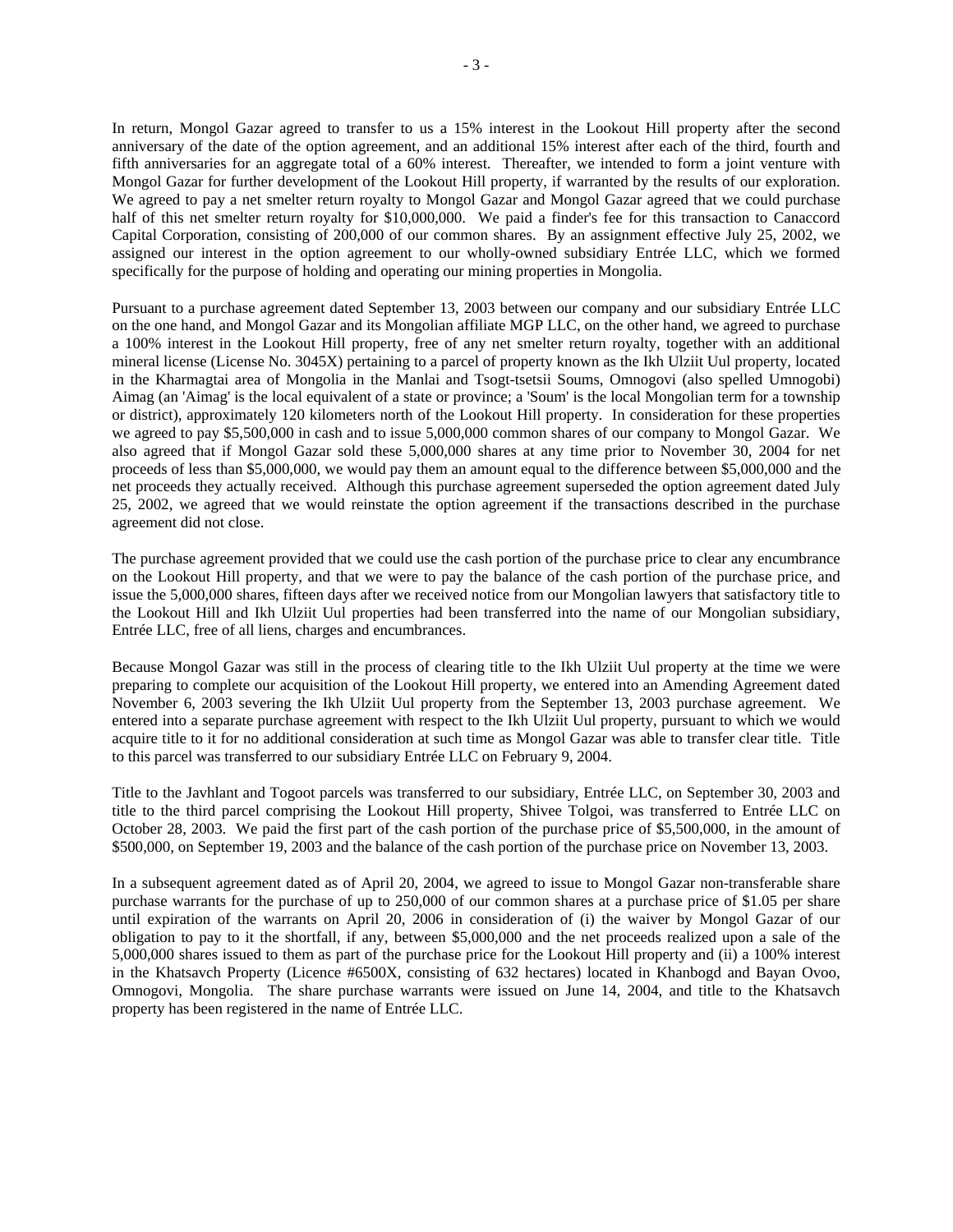We entered into an 'arms length' Equity Participation and Earn-In Agreement dated as of October 15, 2004, with Ivanhoe Mines Ltd., an unrelated Yukon corporation which owns a mineral exploration property known as Oyu Tolgoi, or 'Turquoise Hill', which is located adjacent to our Lookout Hill property. This agreement provided that, upon satisfaction of certain conditions, Ivanhoe Mines Ltd. would:

- subscribe for 4,600,000 units from our company for Cdn \$1.00 per unit, with each unit consisting of one common share of our company and one share purchase warrant entitling the holder to purchase one additional common share of our company for a purchase price of Cdn \$1.10 for two years from the date of purchase.
- have the right, during an earn-in period beginning on closing of the subscription for units and ending, at the latest, on the eighth anniversary of that closing date (subject to earlier expiration as specified in the agreement), to earn a participating interest in a mineral exploration and, if warranted, development and mining project to be conducted by Ivanhoe Mines Ltd. on a portion of our company's Lookout Hill property consisting of approximately 40,000 hectares, or approximately 22% of the land area of our Lookout Hill property shown on the map below. The amount of the participating interest in the project will vary depending on the amount of money that Ivanhoe Mines Ltd. expends on the project during the earn-in period, but the agreement provides that Ivanhoe Mines Ltd. can earn a 51% interest by expending an aggregate of at least \$20,000,000 during the earn-in period, a 60% interest by expending an aggregate of at least \$27,500,000 during the earn-in period, or a sliding percentage interest, depending on the depth from which minerals are extracted from the project, of between 70% and 80% by expending an aggregate of at least \$35,000,000 during the earn-in period.
- have the right to nominate one member of our Board of Directors until the earlier to occur of (a) the expiration of the earn-in period, or (b) the date upon which Ivanhoe ceases to own at least the percent (10%) of our issued and outstanding common shares (assuming the exercise by Ivanhoe of all securities convertible into our common shares).

In addition, the Equity Participation and Earn-In Agreement gives to Ivanhoe Mines Ltd. a pre-emptive right to such percentage of any offering of securities of our company as will enable them to preserve their ownership percentage in our company which, after the acquisition of the 4,600,000 units, would be approximately 9% prior to exercise of any of their share purchase warrants and could, upon the exercise of the latter, go as high as 17% of our issued and outstanding common shares. During any period of time that Ivanhoe Mines Ltd. owns more than 10% of our issued and outstanding common shares (assuming the exercise by Ivanhoe of all securities convertible into our common shares), Ivanhoe Mines Ltd. is required to vote these shares as our board of directors direct on all matters pertaining to the appointment of directors, the appointment and remuneration of our auditors and all other matters to be submitted to our shareholders except for 'extraordinary' matters. 'Extraordinary' matters are defined in the Equity Participation and Earn-In Agreement to mean matters requiring a special majority (66.33%), the vote of a majority of disinterested shareholders and matters where Ivanhoe Mines Ltd. is precluded from voting.

The portion of our property subject to the Equity Participation and Earn-In Agreement, which is referred to in the agreement as the "Project Property", is shown below: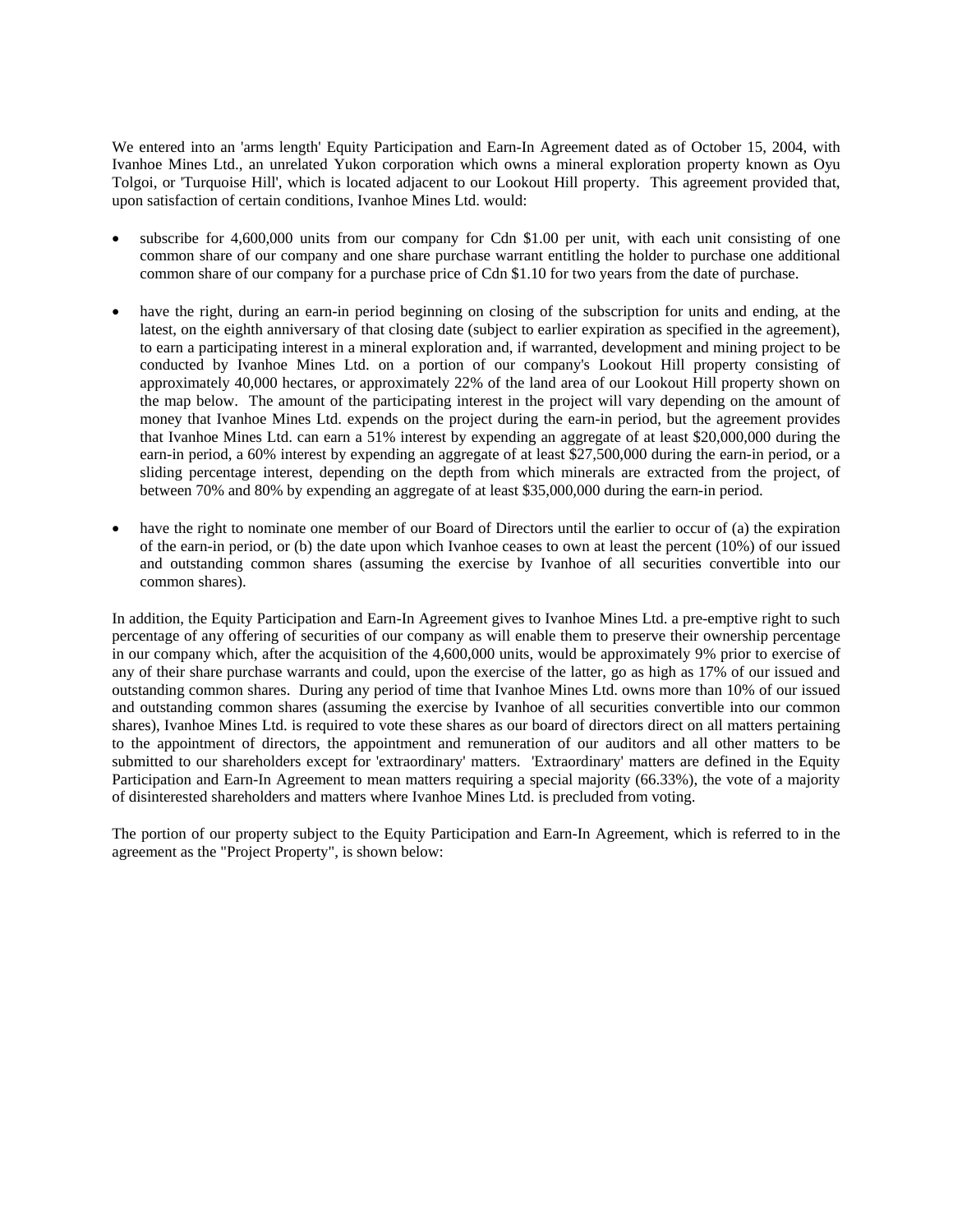# **Entree Gold Inc./Ivanhoe Mines Ltd. Project Property Boundaries**



We closed the private placement described in the Equity Participation and Earn-In Agreement on November 9, 2004, at which time Ivanhoe Mines Ltd. purchased the 4,600,000 units described above. Ivanhoe Mines now owns approximately 9% of Entrée's issued and outstanding shares, with the potential to hold up to a total of 17% upon exercise of the warrants.

We believe that the Equity Participation and Earn-In Agreement represents a significant milestone in the development of our company. It has enabled us to raise money that we can use to pursue our exploration activities on the balance of our Lookout Hill property and elsewhere. It has the potential, depending on how much money Ivanhoe Mines Ltd. actually expends on the project during the earn-in period, to enable the exploration of that portion of our Lookout Hill property at little or no cost to our company. Finally, their commitment to explore our property demonstrates that Ivanhoe Mines Ltd., an internationally recognized mineral exploration and development company, has sufficient confidence in our company and our Lookout Hill property to invest significant time, money and effort in our future.

Our corporate headquarters are located in Vancouver, British Columbia, but we conduct all of our operations in Mongolia through our wholly-owned subsidiary, Entrée LLC. We maintain an office for this purpose in Ulaan Bataar, the capital of Mongolia. Our Mongolian office is staffed by our Exploration Manager, a Canadian geologist who works in Ulaan Baatar for 11 months of the year on a 7 weeks in/3 weeks out basis; a Mongolian office administrator employed full-time, and a Mongolian office assistant, on contract for 11 months per year.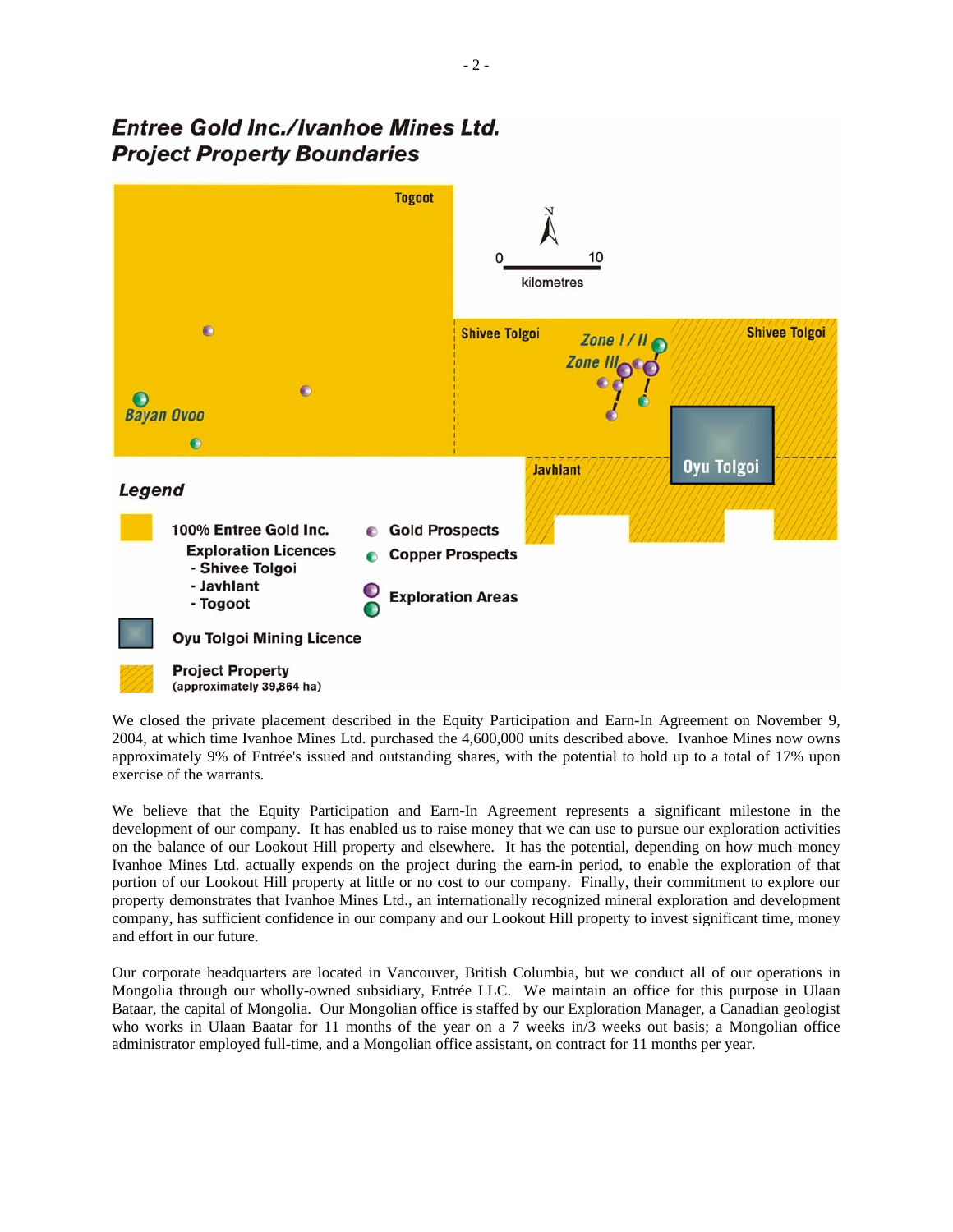#### **Plan of Operations and Cash Requirements**

#### *Overview*

We are an exploration stage resource company engaged in exploring mineral resource properties. Our current mineral properties consist of five mineral exploration licenses granted by the Mineral Resources Authority of Mongolia, a division of the government of Mongolia. All of these mineral exploration licenses have been registered in the name of our Mongolian subsidiary Entrée LLC.

There is no assurance that a commercially viable mineral deposit exists on any of our properties and further exploration is required before we can evaluate whether any exist and, if so, whether it would be economically and legally feasible to develop or exploit those resources. Even if we complete our current exploration program and we are successful in identifying a mineral deposit, we would be required to spend substantial funds on further drilling and engineering studies before we could know whether that mineral deposit will constitute a reserve (a reserve is a commercially viable mineral deposit).

Three of our five mineral properties, known as the Javhlant, Shivee Tolgoi and Togoot licenses, are contiguous and are referred to collectively as the Lookout Hill property. A map of the Lookout Hill property has been included in this quarterly report. We believe that reference to this map will be helpful to you during your review of our Plan of Operation, below. The Lookout Hill property is our principal focus at this time, though it is without a known body of commercial ore or improvements of any kind.

Over the next 12 months we propose to continue our exploration activities at the Lookout Hill property. As is discussed in greater detail in the Section of this quarterly report entitled "*Our Current Business"*, beginning at page 2 of this quarterly report, we recently entered into an Equity Participation and Earn-In Agreement with Ivanhoe Mines Ltd. pursuant to which we anticipate that Ivanhoe Mines Ltd. will pursue, at its expense, exploration for minerals on the portion of our Lookout Hill property that is identified as the "Project Property" on the map at page 6 of this quarterly report.As of April 27, 2005, Ivanhoe was operating five drills on that portion of the Lookout Hill property that is subject to the Equity Participation and Earn-In Agreement. Drill results from hole EGD006, collared 5 meters from the Entrée-Ivanhoe boundary, confirmed mineralization. At the same time, we intend to continue our exploration activities on the balance of our Lookout Hill property, in addition to exploration activities on our other mineral properties in Mongolia.

#### *Cost Estimate, Lookout Hill*

In July 2002, Dr. Andrejs Panteleyev (an independent consulting geologist), recommended a two phase exploration program consisting of a mix of trenching, geophysical surveying, diamond drilling and geochemical analysis and assays. The components of Phase I of Dr. Panteleyev's program are discussed in detail in our Annual Report on Form 10-KSB filed with the SEC on April 6, 2005, and we refer you to that document. We completed Phase 1 of Dr. Panteleyev's program on July 31, 2003.

At December 31, 2004 we considered Phase II of the exploration program recommended by Dr. Panteleyev to be complete. The drilling program in the Zone III, Zones I and II and the X-Grid areas was completed in August 2004, with drill results released in September 2004. The surface geophysical surveys to the west and south of the Turquoise Hill property and in the Bayan Ovoo areas were completed in early November 2004. Trenching and sampling of selected targets, geological mapping, reconnaissance mapping and sampling over the entire 179,000 hectares of the Lookout Hill property was finished at the end of November.

In early 2005, our geologists assessed and compiled all available data and assays, discussed the results with the geophysical and geochemical consultants and provided input to Dr. Panteleyev. Dr. Panteleyev reviewed the data gathered during the 2004 exploration season and recommended a work program for the 2005 exploration season in a report dated February 4, 2005, prepared in accordance with Canadian securities instrument National Instrument 43- 101.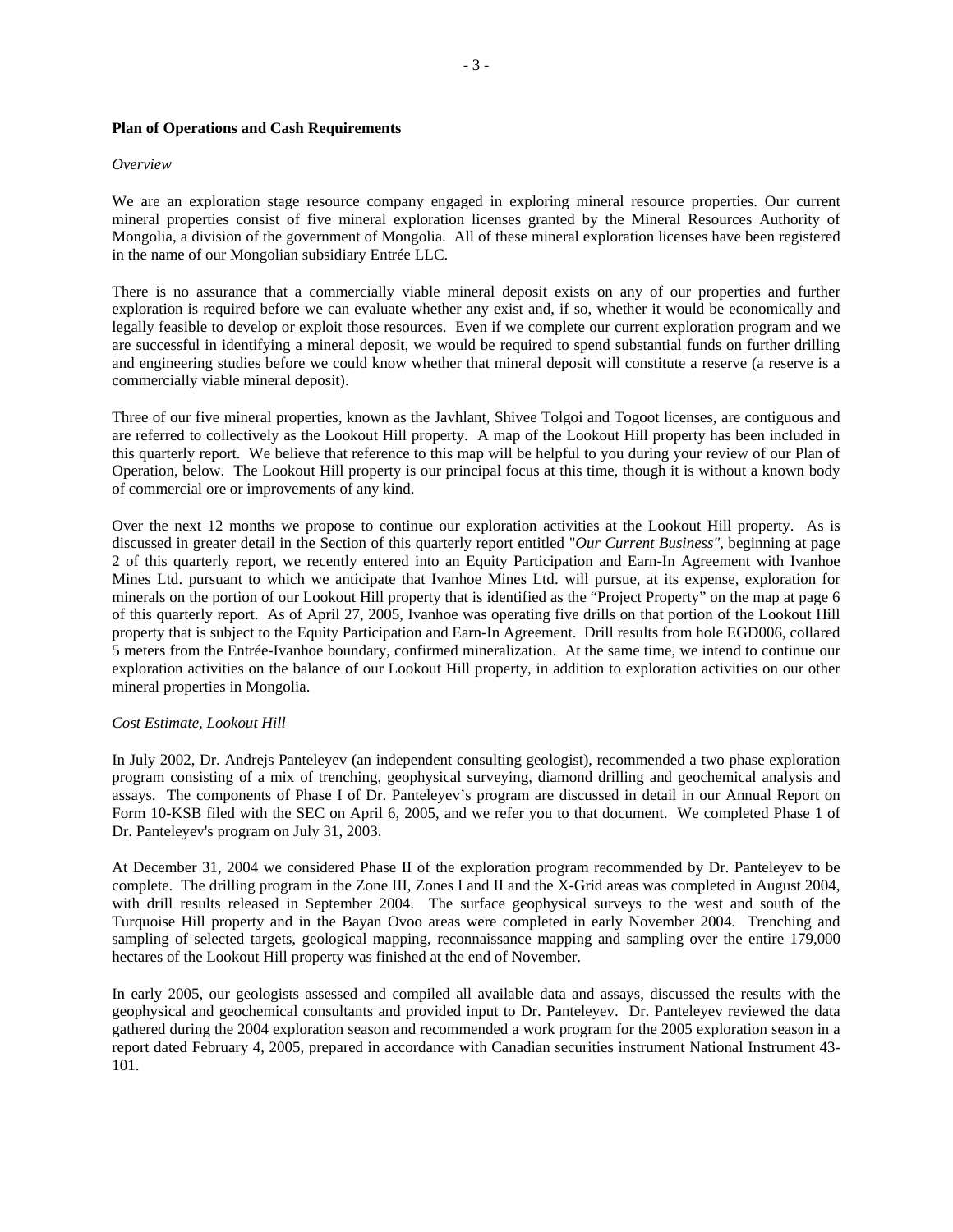Due to severe weather conditions during the winter months, all field exploration activities at Lookout Hill were suspended until mid-February 2005, when the 2005 exploration season began. We expect that the 2005 exploration program will include deep probing geophysical surveys over Zone I/III and Bayan Ovoo, follow-up drilling in previously drilled areas, drilling in new areas identified by previous ongoing surveys and continued reconnaissance mapping of the entire property as outlined in Dr. Panteleyev's latest report. Geophysical surveys for Zone I/III began in February 2005. An estimate of the extent of the 2005 exploration program and the anticipated costs is given in the table below. We currently estimate that the budget for the 2005 exploration program on that portion of our Lookout Hill property outside the exploration agreements with Ivanhoe will be approximately \$2,970,000.

The following table sets out our projected budget for the 12 month period ending March 31, 2006:

|                                    | <b>March 31, 2006</b> |
|------------------------------------|-----------------------|
| Exploration, Lookout Hill          |                       |
| Drilling                           | \$<br>900,900         |
| Gradient IP (induced polarization) | 125,000               |
| Capital expenditures               | 50,000                |
| Camp operating expenses            | 250,000               |
| Communication                      | 65,000                |
| Assays                             | 190,000               |
| <b>Transport</b>                   | 75,000                |
| Travel                             | 100,000               |
| <b>Salaries</b>                    | 350,000               |
| <b>Ulaan Baatar office</b>         | 30,000                |
| Contingency (10%)                  | 214,000               |
|                                    | \$<br>2.349,000       |

We are required to pay annual fees to the Mineral Resources Authority of Mongolia in order to maintain our five mineral exploration licenses. Over the 12 month period ending March 31, 2006, we will be required to pay an aggregate of \$269,250 for the Lookout Hill property.

#### *Cost Estimate - Ikh Ulziit Uul*

Although we intend to focus most of our exploration effort over the next 12 months on our Lookout Hill property because it is the most advanced of our properties to date and it shows promising results, we also propose to begin advanced exploration on the Ikh Ulziit Uul property. Programs will include geological mapping and sampling, deep-probing geophysical (induced polarization and magnetometer) and geochemical surveys. Selected anomalies may be trenched or diamond drilled. We estimate that these activities on the Ikh Ulziit Uul property will cost approximately \$914,000 over the 12 month period ending March 31, 2006.

The following table shows our projected budget for the 12 month period ending March 31, 2006 for the Ikh Ulziit Uul property:

|                             | <b>March 31, 2006</b> |         |  |
|-----------------------------|-----------------------|---------|--|
| Exploration, Ikh Ulziit Uul |                       |         |  |
| Drilling                    | \$                    | 300,000 |  |
| <b>Gradient IP</b>          |                       | 265,000 |  |
| Capital expenditures        |                       | 30,000  |  |
| Camp operating expenses     |                       | 50,000  |  |
| Communication               |                       | 10,000  |  |
| Assays                      |                       | 60,000  |  |
| Transport                   |                       | 12,000  |  |
|                             |                       |         |  |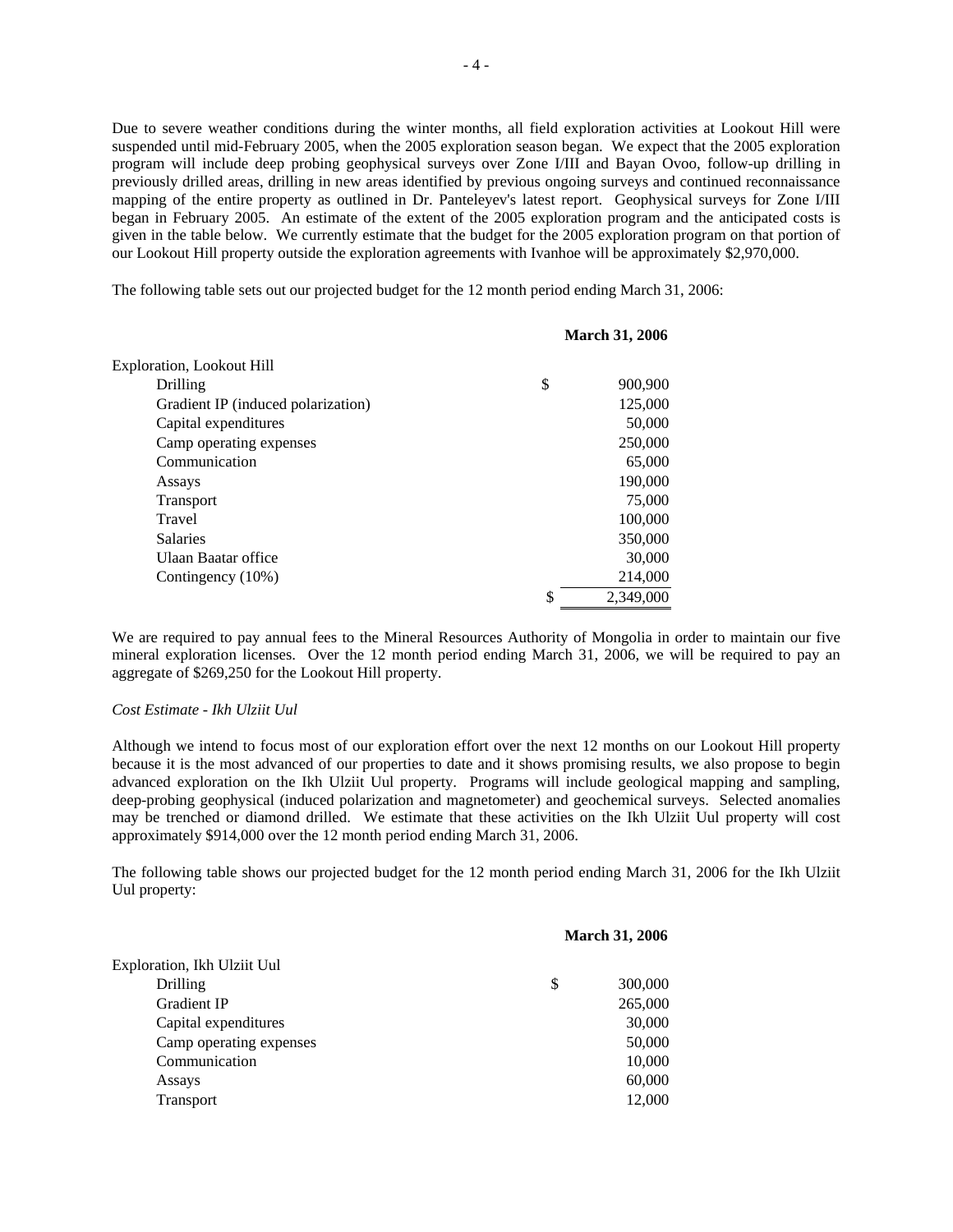| Travel              | 20,000  |
|---------------------|---------|
| <b>Salaries</b>     | 80,000  |
| Ulaan Baatar office | 10,000  |
| Contingency - 10%   | 84,000  |
|                     | 921,000 |

We are required to pay annual fees to the Mineral Resources Authority of Mongolia in order to maintain our five mineral exploration licenses. Over the next 12 months ending March 31, 2006, we will be required to pay \$10,500 for the Ikh Ulziit Uul property.

#### *Cost Estimate - Khatsavch*

We also intend to do some preliminary exploration work consisting mainly of reconnaissance mapping and sampling on the Khatsavch property during this period, which we estimate will cost approximately \$10,000.

We are required to pay annual fees to the Mineral Resources Authority of Mongolia in order to maintain our five mineral exploration licenses. Over the next 12 months ending March 31, 2006, we will be required to pay \$63 for the Khatsavch property.

## *Cost Estimate -Overview*

The following table sets out our combined operating budget for the 12 month period ending March 31, 2006:

|                                            | <b>March 31, 2006</b> |           |
|--------------------------------------------|-----------------------|-----------|
| Exploration, combined                      |                       |           |
| Lookout Hill                               | \$                    | 2,349,000 |
| Ikh Ulziit Uul                             |                       | 921,000   |
| Khatsavch                                  |                       | 10,000    |
|                                            |                       | 3,280,000 |
| Other expenditures                         |                       |           |
| Annual license fees                        |                       | 281,000   |
| New project evaluation                     |                       | 50,000    |
| Vancouver office                           |                       | 588,000   |
| Investor relations                         |                       | 228,000   |
|                                            |                       | 1,147,000 |
| Total expenditures                         |                       | 4,427,000 |
| Working capital, March 31, 2005            |                       | 4,558,000 |
| Working capital, March 31, 2006, estimated | \$                    | 131,000   |

Our average monthly corporate expenditures, which we have determined based on our experience over the previous 12 months, is estimated to be approximately \$49,000 per month or \$588,000 over the 12 month period ending March 31, 2006, including estimated legal fees of \$96,000.

Over the next 12 months, we anticipate that we will incur promotional and investor relations costs of approximately \$228,000 consisting of ongoing investor relations fees, five investment conferences and advertising.

A provision for ongoing new project evaluations and acquisitions during the fall of 2005 has been made. Mongolia will remain our primary area of interest. A budget of \$50,000 has been allocated for this purpose.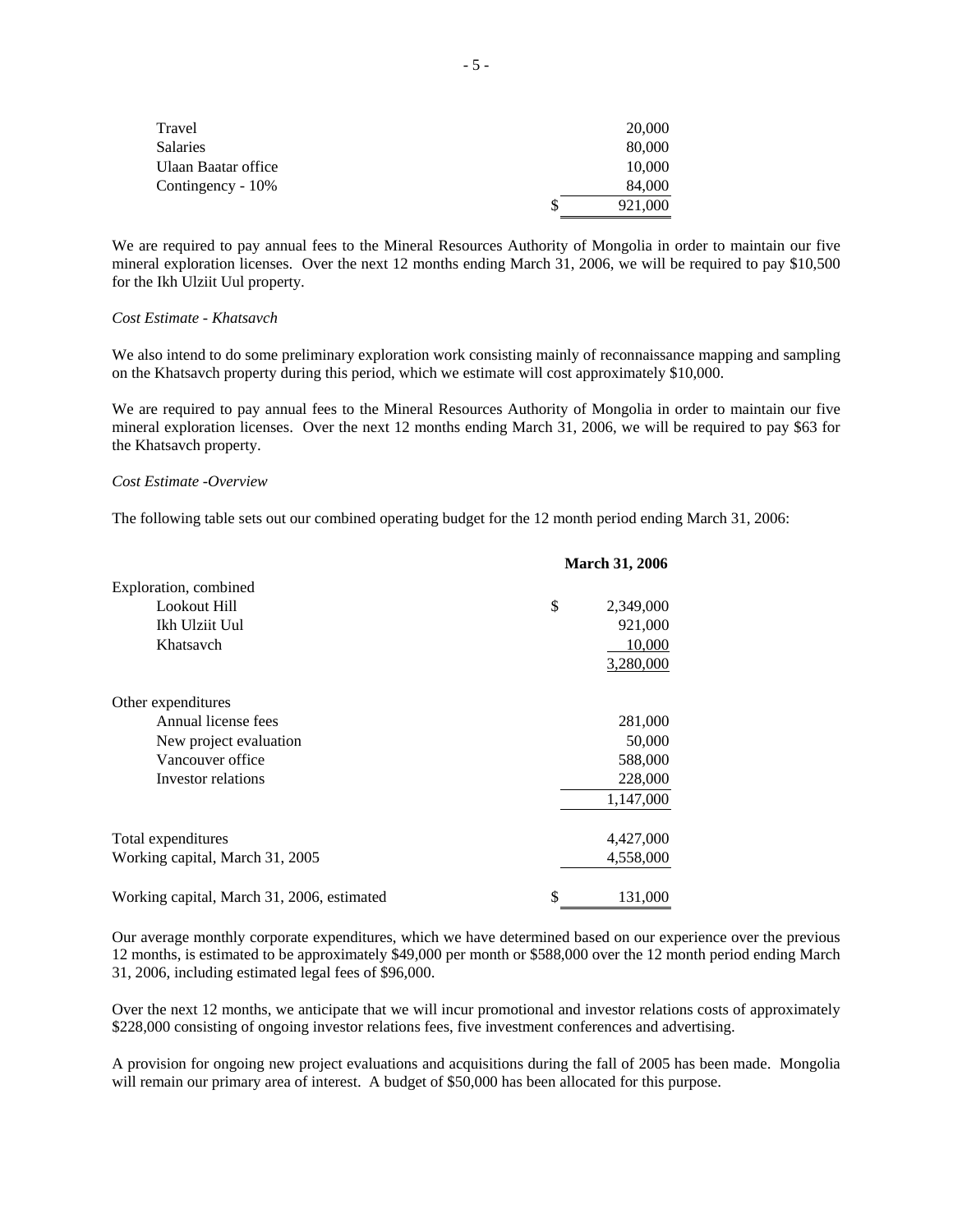As at March 31, 2005, we had working capital of approximately \$4,558,000. We estimate that our expenditures for the 12 month period ending March 31, 2006 will be \$4,427,000. We intend to raise any additional funds required for the 12 month period ending March 31, 2006 through the issuance of common stock.

#### *Product Research and Development*

Our business plan is focused on the exploration and development of our mineral resource properties.

We do not anticipate that we will expend any significant funds on research and development over the next twelve months ending March 31, 2006.

#### *Purchase of Significant Equipment*

We do not intend to purchase any significant equipment over the next twelve months ending March 31, 2006.

#### *Employees*

As at March 31, 2005, we had nine full time employees (six in our Vancouver administrative office and three in our Ulaan Baatar administrative office). We currently employ 50 part time employees at our Lookout Hill property for the 2005 field exploration season. We do not anticipate making any significant changes to our full-time staff over the next 12 months.

### *Recently Issued Accounting Standards*

In January 2003, the FASB issued Interpretation No. 46, Consolidation of Variable Interest Entities, and subsequently revised the Interpretation in December 2003 (FIN 46R). This Interpretation of Accounting Research Bulletin No. 51, Consolidated Financial Statements, addresses consolidation by business enterprises of variable interest entities, which have certain characteristics. As revised, FIN 46R is now generally effective for financial statements for interim or annual periods ending on or after March 15, 2004. We have not identified any variable interest entities. In the event a variable interest entity is identified, we do not expect the requirements of FIN 46R to have a material impact on our consolidated financial statements.

In December 2004, FASB issued Statement of Financial Accounting Standards No. 153, "Exchanges of Nonmonetary Assets - an amendment of APB Opinion No. 29" ("SFAS 153") which amends Accounting Principles Board Opinion No. 29, "Accounting for Nonmonetary Transactions" to eliminate the exception for nonmonetary exchanges of similar productive assets and replaces it with a general exception for exchanges of nonmonetary assets that do not have commercial substance. A nonmonetary exchange has commercial substance if the future cash flows of the entity are expected to change significantly as a result of the exchange. SFAS 153 is effective for nonmonetary asset exchanges occurring in fiscal periods beginning after June 15, 2005.

In December 2004, FASB issued Statement of Financial Accounting Standards No. 123R, "Share Based Payment" ("SFAS 123R"). SFAS 123R supersedes APB 25 and its related implementation guidance by requiring entities to recognize the cost of employee services received in exchange for awards of equity instruments based on the grantdate fair value of those awards (with limited exceptions) and revises Statement of Financial Accounting Standards No. 123 "Accounting for Stock-Based Compensation" ("SFAS 123") as follows:

> i. Public entities are required to measure liabilities incurred to employees in share-based payment transactions at fair value and nonpublic entities may elect to measure their liabilities to employees incurred in share-based payment transactions at their intrinsic value whereas under SFAS 123, all share-based payment liabilities were measured at their intrinsic value.

> ii. Nonpublic entities are required to calculate fair value using an appropriate industry sector index for the expected volatility of its share price if it is not practicable to estimate the expected volatility of the entity's share price.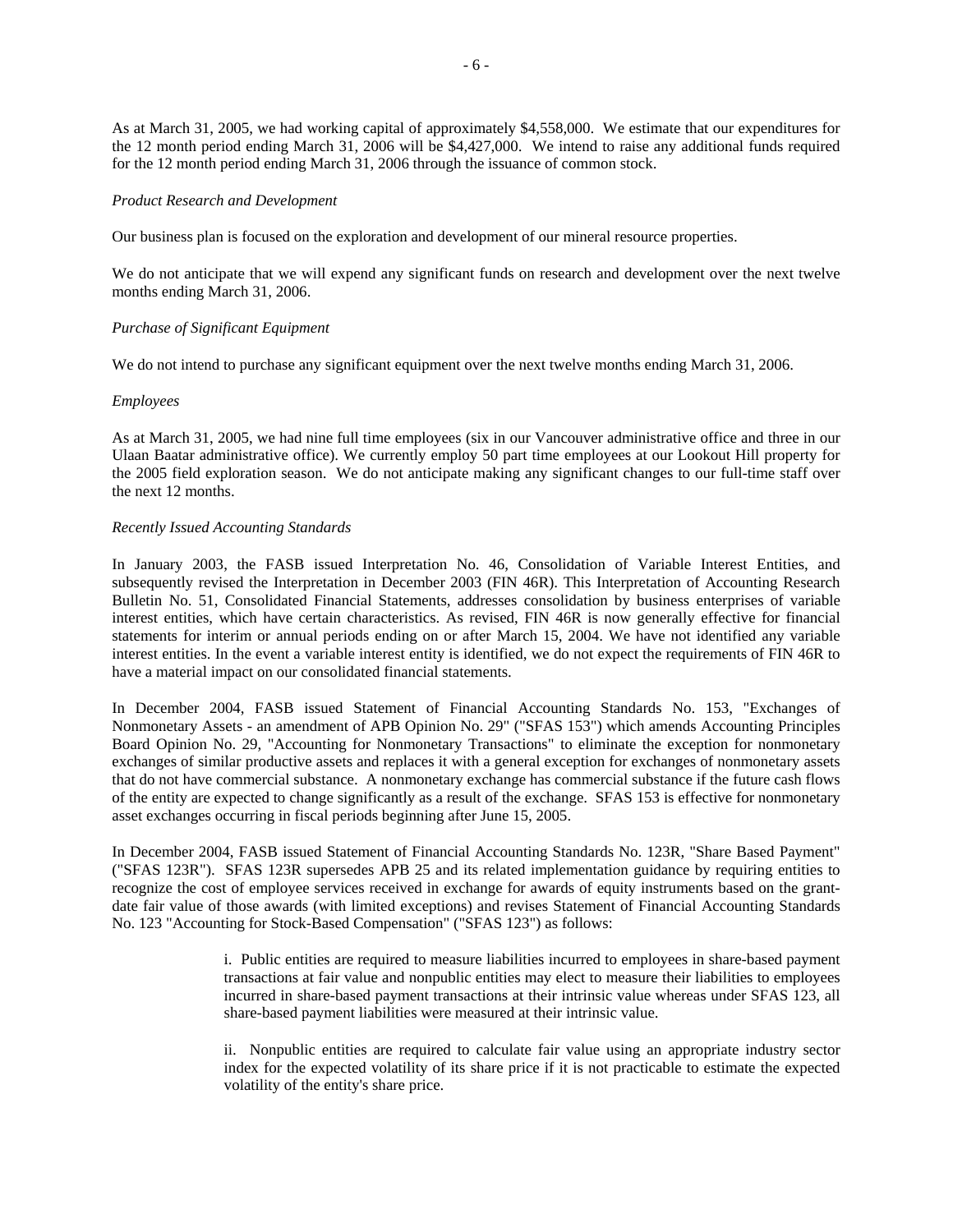iv. Incremental compensation cost for a modification of the terms or conditions of an award is measured by comparing the fair value of the modified award with the fair value of the award immediately before the modification whereas SFAS 123 required that the effects of a modification be measured as the difference between the fair value of the modified award at the date it is granted and the award's value immediately before the modification determined based on the shorter of (1) its remaining initially estimated expected life or (2) the expected life of the modified award.

SFAS 123R also clarifies and expands guidance in several areas, including measuring fair value, classifying an award as equity or as a liability and attributing compensation cost to reporting periods. SFAS 123R does not change the accounting guidance for share-based payment transactions with parties other than employees provided in SFAS 123 as originally issued and EITF 96-18. SFAS 123R also does not address the accounting for employee share ownership plans which are subject to Statement of Position 93-6, "Employers' Accounting for Employee Stock Ownership Plans". Public entities (other than those filing as small business issuers) will be required to apply SFAS 123R as of the first annual reporting period that begins after June 15, 2005. Public entities that file as small business issuers will be required to apply SFAS 123R in the first annual reporting period that begins after December 15, 2005. For nonpublic entities, SFAS 123R must be applied as of the beginning of the first annual reporting period beginning after December 15, 2005.

The adoption of these new pronouncements are not expected to have a material effect on the Company's consolidated financial position or results of operations.

## **APPLICATION OF CRITICAL ACCOUNTING POLICIES**

Our financial statements and accompanying notes are prepared in conformity with generally accepted accounting principles in the United States. Preparing financial statements requires management to make estimates and assumptions that affect the reported amounts of assets, liabilities, revenue, and expenses. These estimates and assumptions are affected by management's application of accounting policies. We believe that understanding the basis and nature of the estimates and assumptions involved with the following aspects of our consolidated financial statements is critical to an understanding of our balance sheet, the statements of operations and stockholders' equity, and the cash flows statements included elsewhere in this filing.

## **RISK FACTORS**

Much of the information included in this quarterly report includes or is based upon estimates, projections or other "forward-looking statements". Such forward-looking statements include any projections or estimates made by us and our management in connection with our business operations. While these forward-looking statements, and any assumptions upon which they are based, are made in good faith and reflect our current judgment regarding the direction of our business, actual results will almost always vary, sometimes materially, from any estimates, predictions, projections, assumptions, or other future performance suggested herein. We undertake no obligation to update forward-looking statements to reflect events or circumstances occurring after the date of such statements.

Such estimates, projections or other "forward-looking statements" involve various risks and uncertainties as outlined below. We caution readers of this quarterly report that important factors in some cases have affected and, in the future, could materially affect actual results and cause actual results to differ materially from the results expressed in any such estimates, projections or other "forward-looking statements". In evaluating us, our business and any investment in our business, readers should carefully consider the following factors.

#### **RISKS ASSOCIATED WITH MINING**

*All five of our properties are in the exploration stage. There is no assurance that we can establish the existence of any mineral resource on any of our properties in commercially exploitable quantities. Until we can do so, we*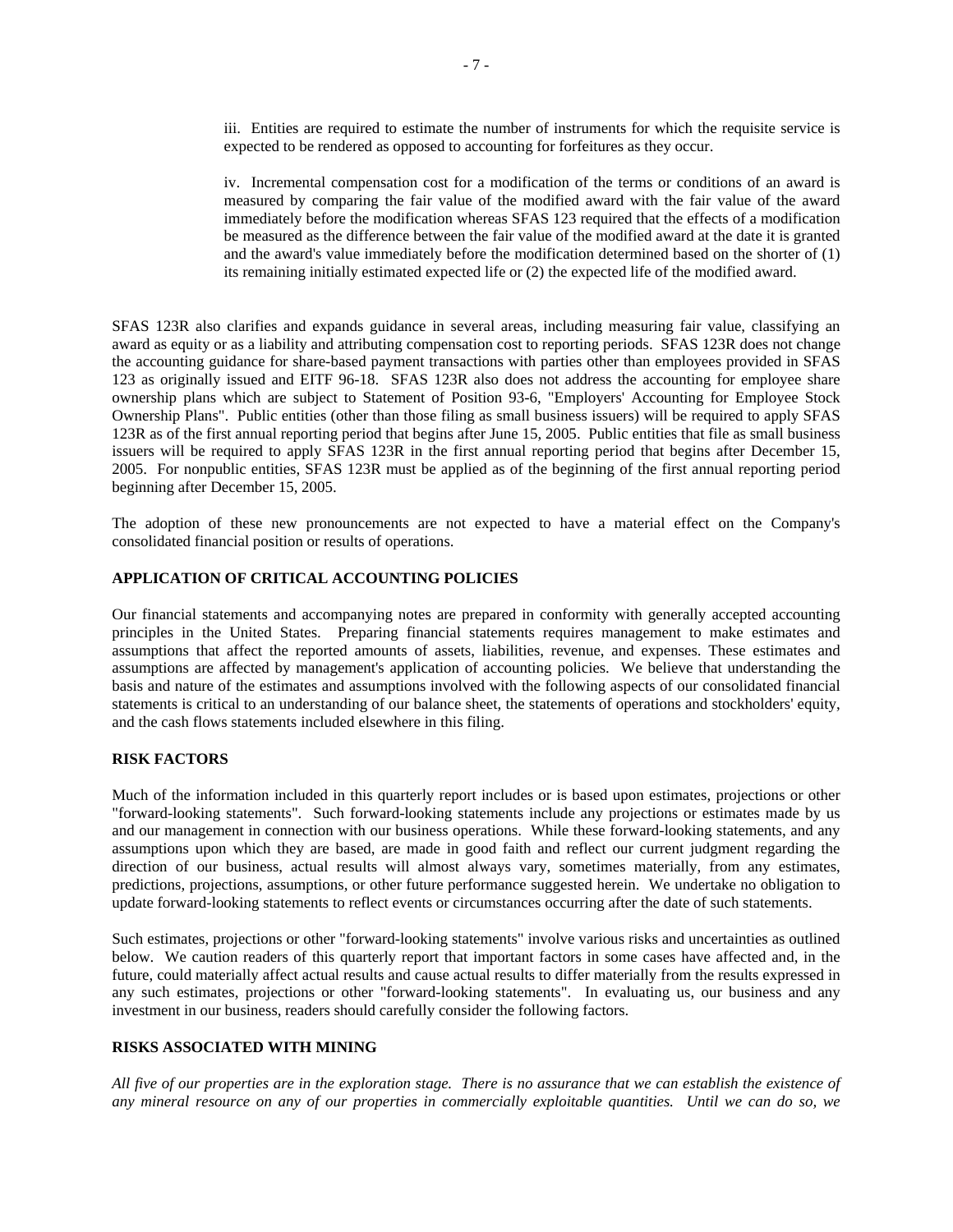*cannot earn any revenues from operations and if we do not do so we will lose all of the funds that we expend on exploration. If we do not discover any mineral resource in a commercially exploitable quantity, our business will fail.* 

Despite exploration work on our mineral properties, we have not established that any of them contain any mineral reserve, nor can there be any assurance that we will be able to do so. If we do not, our business will fail.

A mineral reserve is defined by the Securities and Exchange Commission in its Industry Guide 7 (which can be viewed over the Internet at http://www.sec.gov/divisions/corpfin/forms/industry.htm#secguide7) as that part of a mineral deposit which could be economically and legally extracted or produced at the time of the reserve determination. The probability of an individual prospect ever having a "reserve" that meets the requirements of the Securities and Exchange Commission's Industry Guide 7 is extremely remote; in all probability our mineral resource property does not contain any 'reserve' and any funds that we spend on exploration will probably be lost.

Even if we do eventually discover a mineral reserve on one or more of our properties, there can be no assurance that we will be able to develop our properties into producing mines and extract those resources. Both mineral exploration and development involve a high degree of risk and few properties which are explored are ultimately developed into producing mines.

The commercial viability of an established mineral deposit will depend on a number of factors including, by way of example, the size, grade and other attributes of the mineral deposit, the proximity of the resource to infrastructure such as a smelter, roads and a point for shipping, government regulation and market prices. Most of these factors will be beyond our control, and any of them could increase costs and make extraction of any identified mineral resource unprofitable.

*Mineral operations are subject to applicable law and government regulation. Even if we discover a mineral resource in a commercially exploitable quantity, these laws and regulations could restrict or prohibit the exploitation of that mineral resource. If we cannot exploit any mineral resource that we might discover on our properties, our business may fail.* 

Both mineral exploration and extraction require permits from various foreign, federal, state, provincial and local governmental authorities and are governed by laws and regulations, including those with respect to prospecting, mine development, mineral production, transport, export, taxation, labour standards, occupational health, waste disposal, toxic substances, land use, environmental protection, mine safety and other matters. There can be no assurance that we will be able to obtain or maintain any of the permits required for the continued exploration of our mineral properties or for the construction and operation of a mine on our properties at economically viable costs. If we cannot accomplish these objectives, our business could fail.

We believe that we are in compliance with all material laws and regulations that currently apply to our activities but there can be no assurance that we can continue to do so. Current laws and regulations could be amended and we might not be able to comply with them, as amended. Further, there can be no assurance that we will be able to obtain or maintain all permits necessary for our future operations, or that we will be able to obtain them on reasonable terms. To the extent such approvals are required and are not obtained, we may be delayed or prohibited from proceeding with planned exploration or development of our mineral properties.

Environmental hazards unknown to us which have been caused by previous or existing owners or operators of the properties may exist on the properties in which we hold an interest. More specifically, we are required to deposit 50% of our proposed reclamation budget with the local Province Governors office which will be refunded only on acceptable completion of land rehabilitation after mining operations have concluded. Even if we relinquish our licenses, we will still remain responsible for any required reclamation.

*If we establish the existence of a mineral resource on any of our properties in a commercially exploitable quantity, we will require additional capital in order to develop the property into a producing mine. If we cannot raise this additional capital, we will not be able to exploit the resource, and our business could fail.*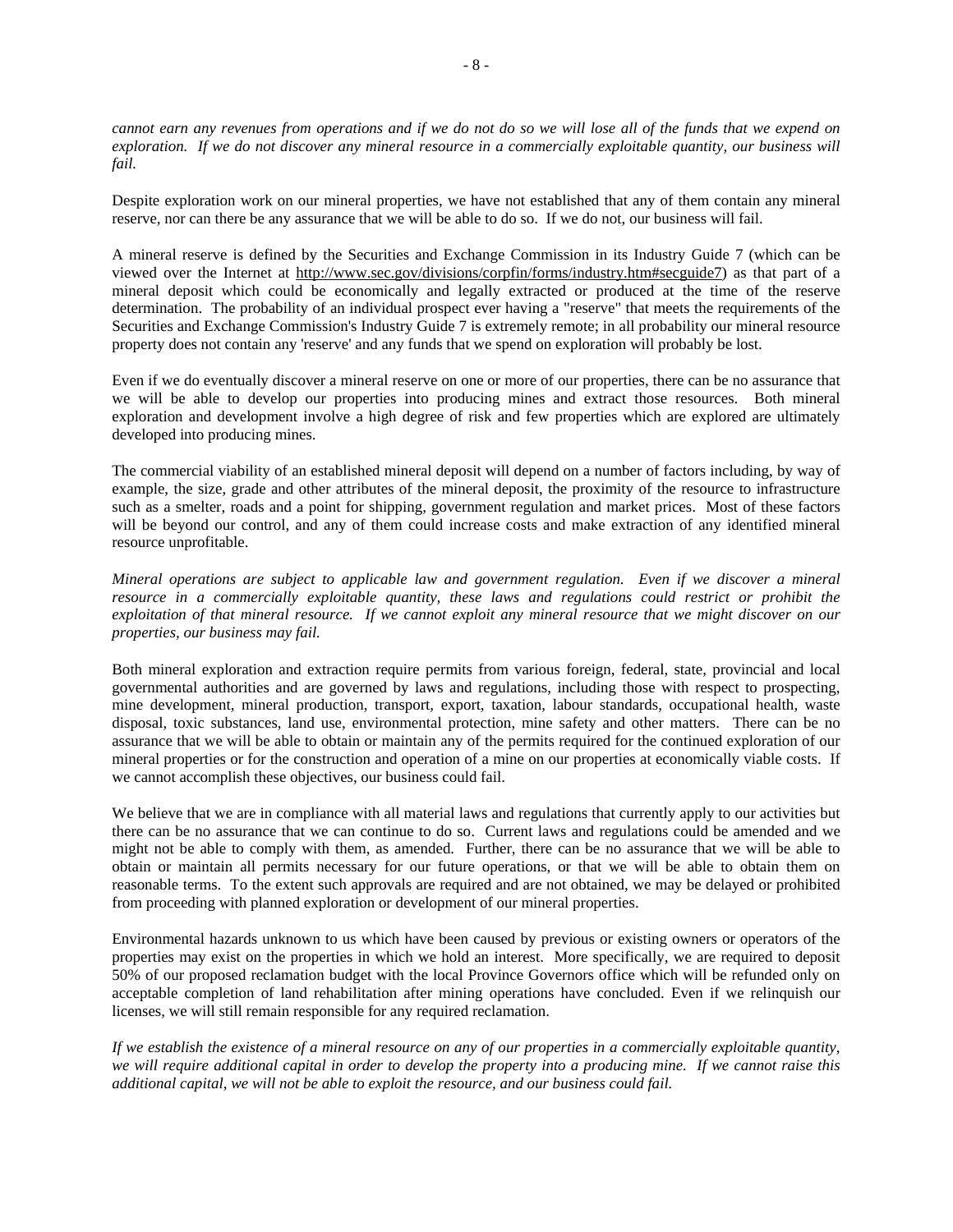If we do discover mineral resources in commercially exploitable quantities on any of our properties, we will be required to expend substantial sums of money to establish the extent of the resource, develop processes to extract it and develop extraction and processing facilities and infrastructure. Although we may derive substantial benefits from the discovery of a major deposit, there can be no assurance that such a resource will be large enough to justify commercial operations, nor can there be any assurance that we will be able to raise the funds required for development on a timely basis. If we cannot raise the necessary capital or complete the necessary facilities and infrastructure, our business may fail.

*Mineral exploration and development is subject to extraordinary operating risks. We do not currently insure against these risks. In the event of a cave-in or similar occurrence, our liability may exceed our resources, which would have an adverse impact on our company.* 

Mineral exploration, development and production involves many risks which even a combination of experience, knowledge and careful evaluation may not be able to overcome. Our operations will be subject to all the hazards and risks inherent in the exploration, development and production of resources, including liability for pollution, cave-ins or similar hazards against which we cannot insure or against which we may elect not to insure. Any such event could result in work stoppages and damage to property, including damage to the environment. We do not currently maintain any insurance coverage against these operating hazards. The payment of any liabilities that arise from any such occurrence would have a material, adverse impact on our company.

#### *Mineral prices are subject to dramatic and unpredictable fluctuations.*

We expect to derive revenues, if any, from the extraction and sale of precious and base metals such as gold, silver and copper. The price of those commodities has fluctuated widely in recent years, and is affected by numerous factors beyond our control including international, economic and political trends, expectations of inflation, currency exchange fluctuations, interest rates, global or regional consumptive patterns, speculative activities and increased production due to new extraction developments and improved extraction and production methods. Mongolian law requires the sale or export of gold mined in Mongolia to be made through the Central Bank of Mongolia and/or other authorized entities at world market prices. The effect of these factors on the price of base and precious metals, and, therefore, the economic viability of any of our exploration projects, cannot accurately be predicted.

*The mining industry is highly competitive and there is no assurance that we will continue to be successful in acquiring mineral claims. If we cannot continue to acquire properties to explore for mineral resources, we may be required to reduce or cease operations.* 

The mineral exploration, development, and production industry is largely unintegrated. We compete with other exploration companies looking for mineral resource properties and the resources that can be produced from them. While we compete with other exploration companies in the effort to locate and license mineral resource properties, we do not compete with them for the removal or sales of mineral products from our properties if we should eventually discover the presence of them in quantities sufficient to make production economically feasible. Readily available markets exist worldwide for the sale of gold and other mineral products. Therefore, we will likely be able to sell any gold or mineral products that we identify and produce.

We compete with many companies possessing greater financial resources and technical facilities. This competition could adversely affect our ability to acquire suitable prospects for exploration in the future. Accordingly, there can be no assurance that we will acquire any interest in additional mineral resource properties that might yield reserves or result in commercial mining operations.

### *Our title to our resource properties may be challenged by third parties or the licenses that permit us to explore our properties may expire if we fail to timely renew them and pay the required fees.*

We have investigated the status of our title to the five mining licenses granting us the right to explore the Togoot (License 3136X), Shivee Tolgoi (License 3148X), Javhlant (License No. 3150X), Ikh Uulziit Uul (License No. 3045X) and Khatsavch (License 6500X) mineral resource properties and we are satisfied that the title to these five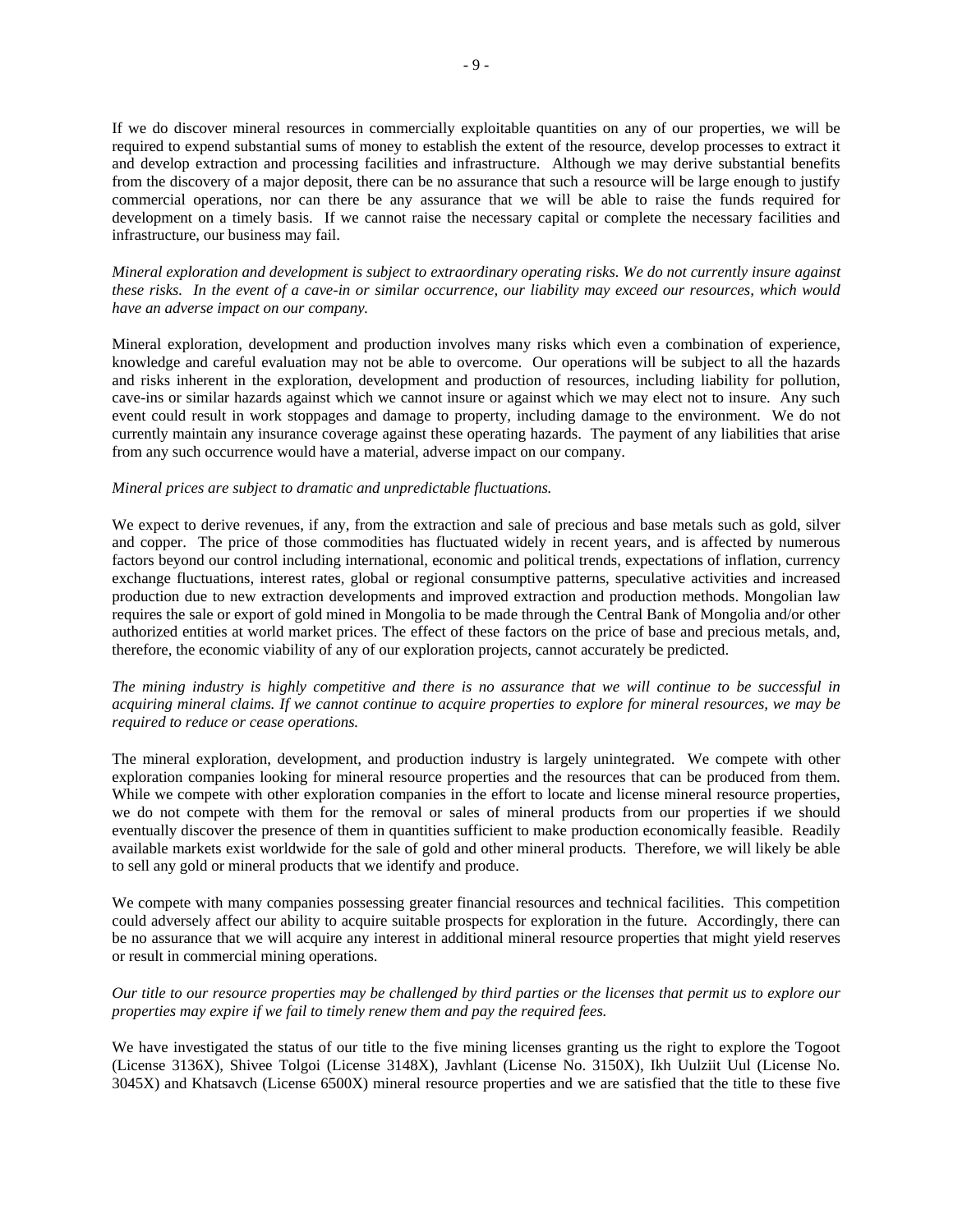licenses is properly registered in the name of our Mongolian subsidiary, Entrée LLC and that these licenses are currently in good standing.

We cannot guarantee that the rights to explore our properties will not be revoked or altered to our detriment. The ownership and validity of mining claims and concessions are often uncertain and may be contested. Should such a challenge to the boundaries or registration of ownership arise, the Government of Mongolia may declare the property in question a special reserve for up to three years to allow resolution of disputes or to clarify the accuracy of our mining license register. We are not aware of challenges to the location or area of any of the mining concessions and mining claims. There is, however, no guarantee that title to the claims and concessions will not be challenged or impugned in the future. Further, all of our licenses are exploration licenses, which are issued initially for a three-year term with a right of renewal for two more years, and a further right of renewal for two years, making a total of seven years. If we fail to pay the appropriate annual fees or if we fail to timely apply for renewal, then these licenses may expire or be forfeit.

#### **RISKS RELATED TO OUR COMPANY**

#### *We have a limited operating history on which to base an evaluation of our business and prospects.*

Although we have been in the business of exploring mineral resource properties since 1995, we have not yet located any mineral reserve. As a result, we have never had any revenues from our operations. In addition, our operating history has been restricted to the acquisition and exploration of our mineral properties and this does not provide a meaningful basis for an evaluation of our prospects if we ever determine that we have a mineral reserve and commence the construction and operation of a mine. We have no way to evaluate the likelihood of whether our mineral properties contain any mineral reserve or, if they do that we will be able to build or operate a mine successfully. We anticipate that we will continue to incur operating costs without realizing any revenues during the period when we are exploring our properties. During the twelve months ending March 31, 2006, we expect to spend approximately \$5,267,925 on the maintenance and exploration of our mineral properties and the operation of our company. We therefore expect to continue to incur significant losses into the foreseeable future. We recognize that if we are unable to generate significant revenues from mining operations and any dispositions of our properties, we will not be able to earn profits or continue operations. At this early stage of our operation, we also expect to face the risks, uncertainties, expenses and difficulties frequently encountered by companies at the start up stage of their business development. We cannot be sure that we will be successful in addressing these risks and uncertainties and our failure to do so could have a materially adverse effect on our financial condition. There is no history upon which to base any assumption as to the likelihood that we will prove successful and we can provide investors with no assurance that we will generate any operating revenues or ever achieve profitable operations.

#### *The fact that we have not earned any operating revenues since our incorporation raises substantial doubt about our ability to continue to explore our mineral properties as a going concern.*

We have not generated any revenue from operations since our incorporation and we anticipate that we will continue to incur operating expenses without revenues unless and until we are able to identify a mineral resource in a commercially exploitable quantity on one or more of our mineral properties and we build and operate a mine. We had cash in the amount of \$4,458,986 as of March 31, 2005. In November, 2004, we raised equity financing of Cdn \$4,600,000 pursuant to the Equity Participation and Earn-In Agreement with Ivanhoe Mines Ltd. As at March 31, 2005, we had working capital of \$4,558,426. We estimate our average monthly operating expenses to be approximately \$439,000 each month, including exploration, general and administrative expense and investor relations expenses. As a result, we believe that we will have to raise additional funds to meet our currently budgeted operating requirements for the next 12 months. As we cannot assure a lender that we will be able to successfully explore and develop our mineral properties, we will probably find it difficult to raise debt financing. We have traditionally raised our operating capital from sales of equity, but there can be no assurance that we will continue to be able to do so. If we cannot raise the money that we need to continue exploration of our mineral properties, we may be forced to delay, scale back, or eliminate our exploration activities. If any of these actions were to occur, there is a substantial risk that our business would fail.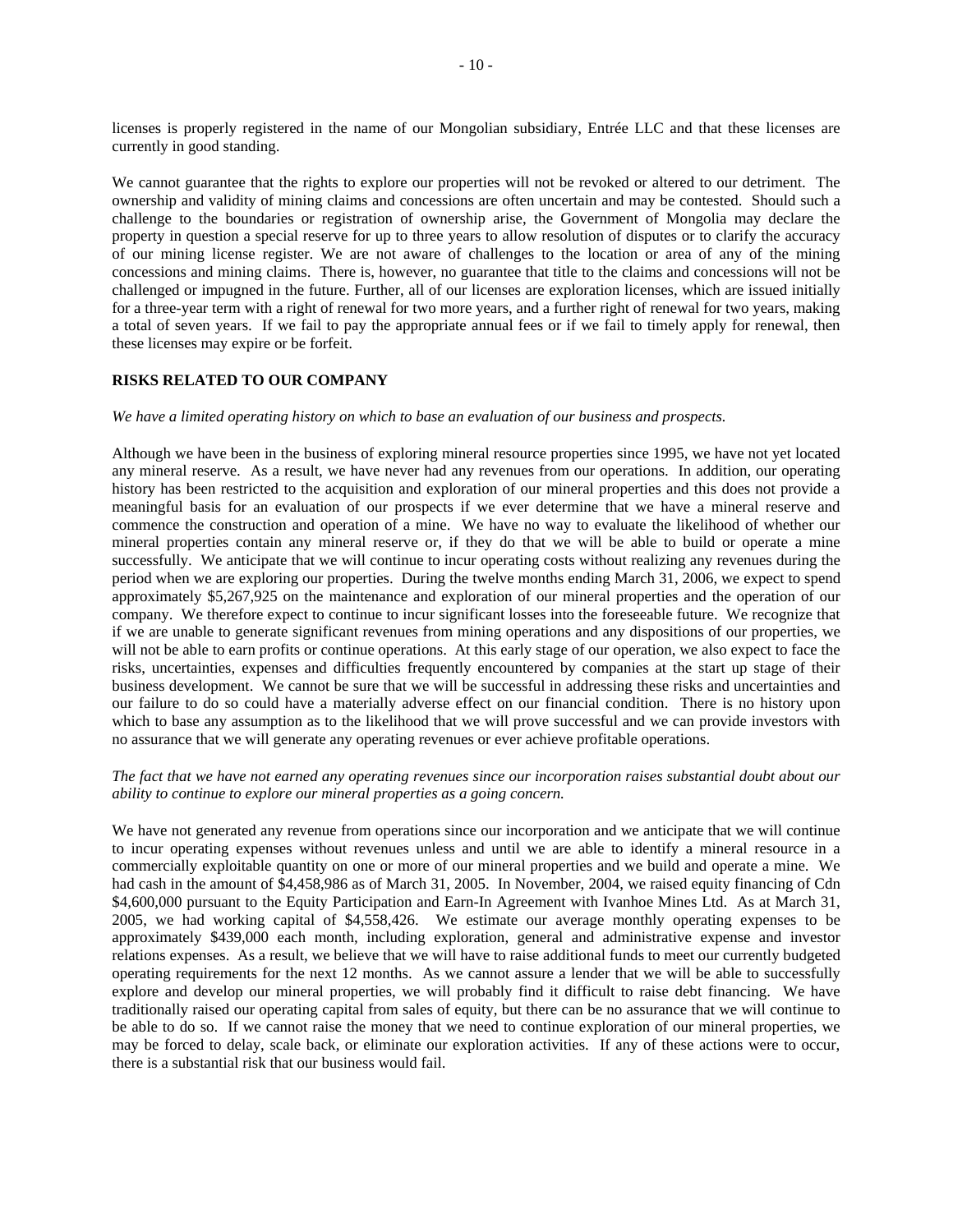*Our by-laws and employment agreements between our company and some of our officers and directors indemnify our officers and directors against costs, charges and expenses incurred by them in the performance of their duties.*

Our by-laws contain provisions limiting the liability of our officers and directors for all acts, receipts, neglects or defaults of themselves and all of our other officers or directors or for any other loss, damage or expense incurred by our company which shall happen in the execution of the duties of such officers or directors, as do employment agreements between our company and some of our officers and directors. Such limitations on liability may reduce the likelihood of derivative litigation against our officers and directors and may discourage or deter our shareholders from suing our officers and directors based upon breaches of their duties to our company, though such an action, if successful, might otherwise benefit our company and our shareholders.

## *Investors' interests in our company will be diluted and investors may suffer dilution in their net book value per share if we issue employee/director/consultant options or if we issue additional shares to finance our operations.*

We have not ever generated revenue from operations. We are currently without a source of revenue and will most likely be required to issue additional shares to finance our operations and, depending on the outcome of our exploration programs, may issue additional shares to finance additional exploration programs of any or all of our projects or to acquire additional properties. We may also in the future grant to some or all of our directors, officers, insiders, and key employees options to purchase our common shares as non-cash incentives to those persons. Such options may be granted at exercise prices equal to market prices, or at prices as allowable under the policies of the TSX Venture Exchange, when the public market is depressed. The issuance of any equity securities could, and the issuance of any additional shares will, cause our existing shareholders to experience dilution of their ownership interests.

If we issue additional shares or decide to enter into joint ventures with other parties in order to raise financing through the sale of equity securities, investors' interests in our company will be diluted and investors may suffer dilution in their net book value per share depending on the price at which such securities are sold. As at April 30, 2005, we also had outstanding common share purchase warrants and options exercisable into 18,219,270 common shares which, if exercised, would represent approximately 26% of our issued and outstanding shares. If all of these warrants and options are exercised and the underlying shares are issued, such issuance will cause a reduction in the proportionate ownership and voting power of all other shareholders. The dilution may result in a decline in the market price of our shares.

#### *Earnings and Dividend Record.*

We have no earnings or dividend record. We have not paid dividends on our common shares since incorporation and do not anticipate doing so in the foreseeable future. We do not generate any cash flow from operations and could not expect to do so in the foreseeable future.

#### *Conflicts of Interest.*

Certain of our officers and directors may be or become associated with other natural resource companies that acquire interests in mineral properties. Such associations may give rise to conflicts of interest from time to time. Our directors are required by law to act honestly and in good faith with a view to our best interests and to disclose any interest which they may have in any of our projects or opportunities. In general, if a conflict of interest arises at a meeting of the board of directors, any director in a conflict will disclose his interest and abstain from voting on such matter or, if he does vote, his vote does not count. In determining whether or not we will participate in any project or opportunity, the director will primarily consider the degree of risk to which we may be exposed and our financial position at that time.

#### *Dependence on Key Management Employees.*

The nature of our business, our ability to continue our exploration and development activities and to develop a competitive edge in the marketplace depends, in large part, on our ability to attract and maintain qualified key management personnel. Competition for such personnel is intense, and there can be no assurance that we will be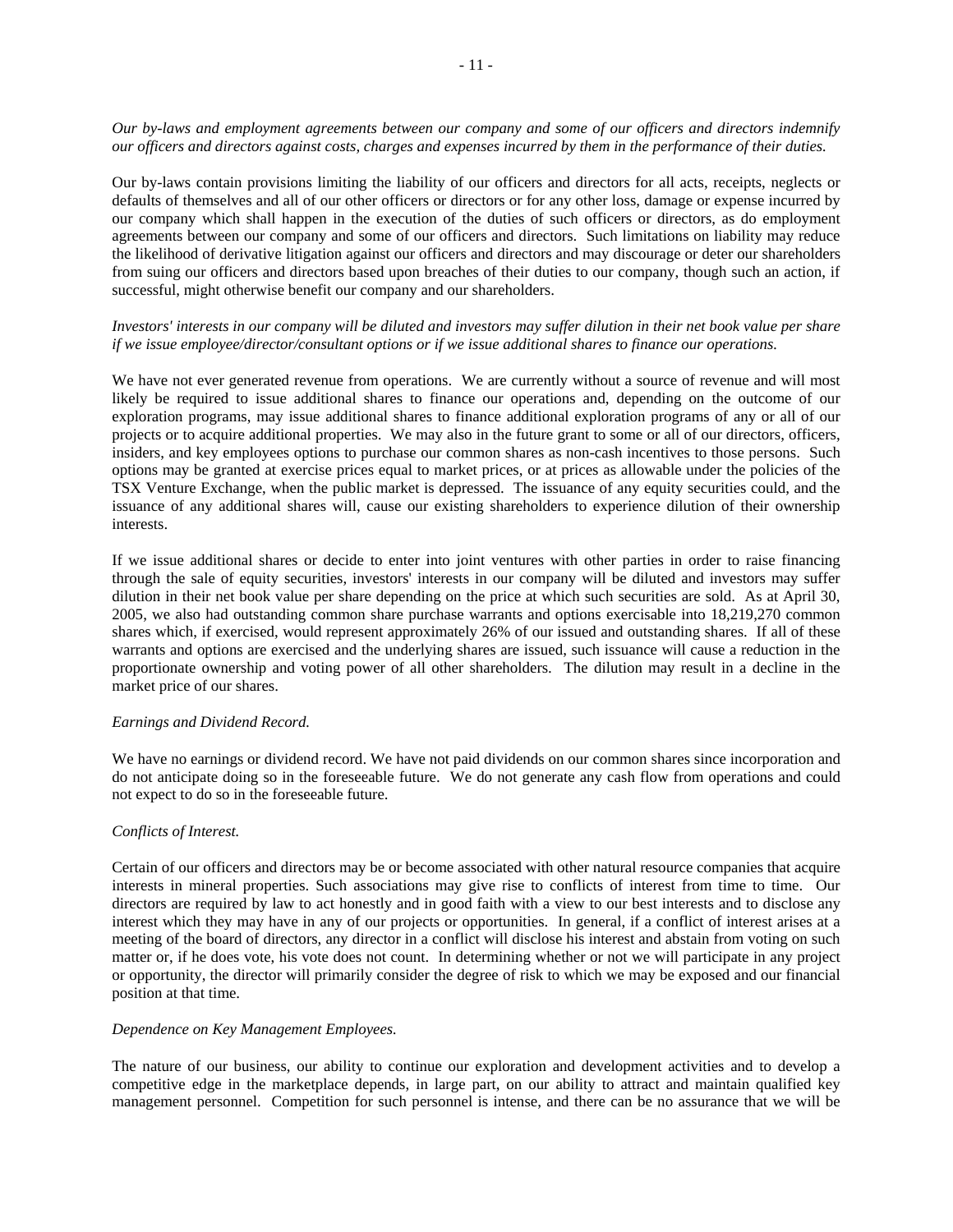able to attract and retain such personnel. Our development now and in the future will depend on the efforts of key management figures, such as Gregory Crowe and Robert Cann. The loss of any of these key people could have a material adverse effect on our business. We do not currently maintain key-man life insurance on any of our key employees.

#### *Climatic Conditions.*

Mongolia's weather normally varies to the extremes, from temperature highs in the summer of 40° Celsius to lows of minus 40° Celsius in the winter. Such adverse conditions often preclude normal work patterns and can severely limit mining operations, usually making work impossible from November through to March. Although good project planning can ameliorate these factors, unseasonable weather can upset programs with resultant additional costs and delays.

#### *Limited Ability to Hedge or Engage in Forward Sales.*

While Mongolian law allows a company, by various applications and processes, to export and sell our own gold production, in practice, this is a difficult matter, with the result that we will have limited ability to engage in forward sales of, or to hedge, any future gold production.

#### *Fluctuations in Currency Exchange Rates.*

Fluctuations in currency exchange rates, particularly operating costs denominated in currencies other than United States dollars, may significantly impact our financial position and results. We face risks associated with fluctuations in Canadian, U.S. and Mongolian currencies.

#### **RISKS ASSOCIATED WITH OUR COMMON STOCK**

*There is currently no public market for shares of our common stock in the United States, which may make it difficult for you to sell your shares. If you cannot sell your shares, you may lose all of your investment.* 

Our shares are currently listed for trading on the TSX Venture Exchange in Canada. There is no public market for our common stock in the United States and we can give no assurance that one will develop or be sustained. Although we plan to apply to have our common stock quoted on the National Association of Securities Dealer's OTC Bulletin Board or the American Stock Exchange, we cannot provide any assurance that our common stock will be traded on the OTC Bulletin Board or the American Stock Exchange or, if traded, that a public market will develop. If our common stock is not quoted on the OTC Bulletin Board or the American Stock Exchange, or if a public market for our common stock does not develop in the United States, then you may not be able to resell your shares of our common stock in the United States.

Although our common stock is listed on the TSX Venture Exchange in Canada, only registered brokers in Canada who are registered as a participating organization with the TSX Venture Exchange are permitted to trade on the TSX Venture Exchange. U.S. brokers are not usually registered in Canada and are not usually recognized as participating organizations by the TSX Venture Exchange. These U.S. brokers may effect a trade by associating with a Canadian broker that is a participating organization with the TSX Venture Exchange, which can then place what is known as a "jitney" trade. If your broker is not registered in Canada and is not a participating organization with the TSX Venture Exchange, you may be required to persuade your broker to form an association with a Canadian broker in order to effect a jitney trade. If your broker is unwilling to do so, you may find it difficult to dispose of your shares on the TSX Venture Exchange.

Even if a significant market for our common shares should develop, the market price for our common shares may be significantly affected by our current lack of an operating business and, if and after we commence operations, our financial and operations results from time-to-time. Further, equity markets in general and the OTC Bulletin Board in particular can experience extreme volatility that can affect the market price of equity securities in ways that are often unrelated or disproportionate to the operating performance of the issuer companies. You should not invest in our company unless you are prepared to hold onto your securities for a significant period of time.